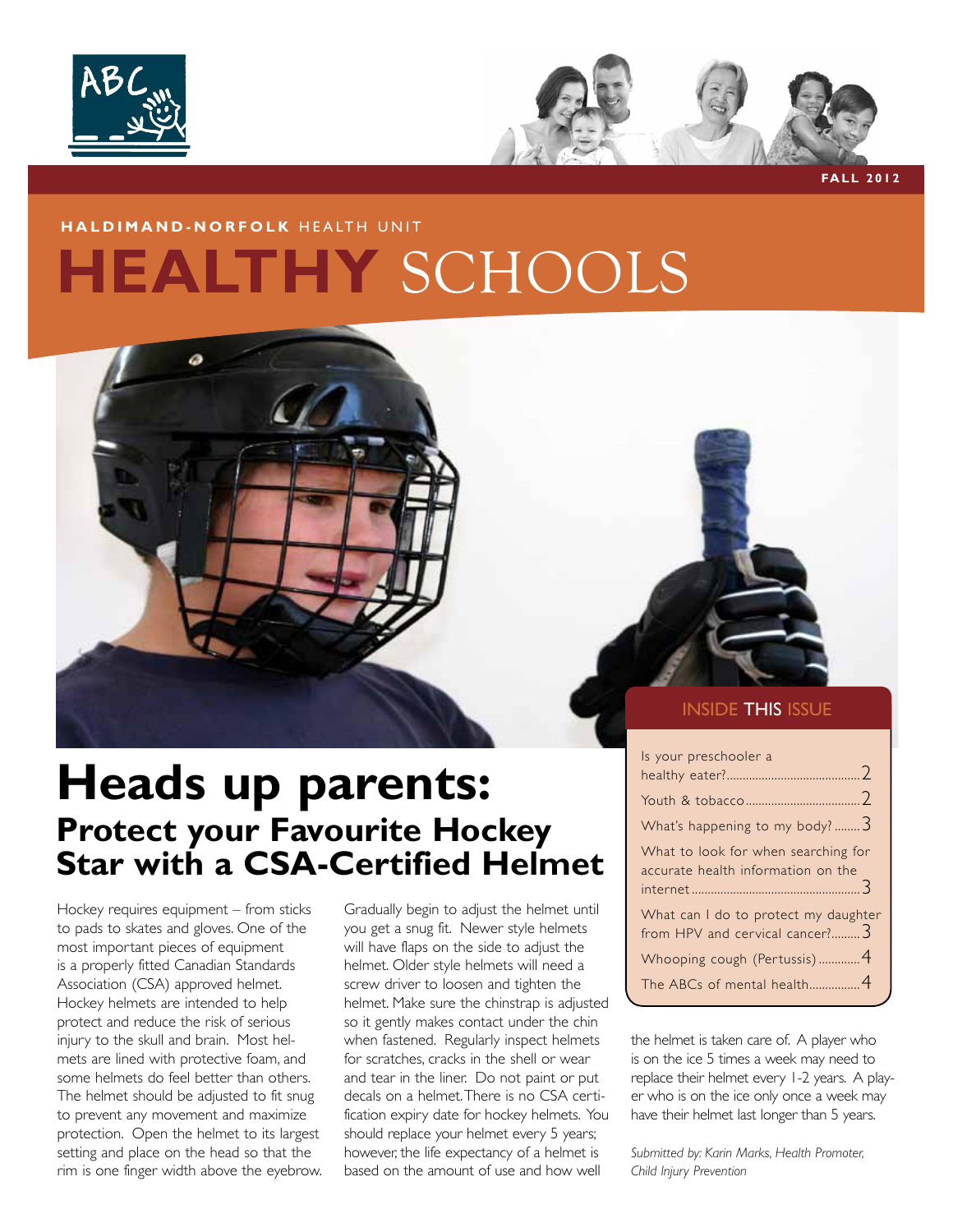#### **HNHU - HEALTHY SCHOOLS**

#### Is your preschooler a healthy eater? Fill out the NutriSTEP® screen to find out!



**Worrying about whether your child is eating enough or eating the right food are common concerns. The NutriSTEP® screen for children aged 3-5 can help you find out. Eating habits are formed when children are young so knowing about nutrition problems can help you find healthy solutions early. There is also a direct link between healthy eating, being ready to learn and how your child performs in school. Your child will learn best if they are eating healthy foods.**

**The NutriSTEP® screen has 17 multiple-choice questions about your child's nutrition and eating habits. It covers topics like food choices, physical activity and growth. At the end, you will get a score that tells you if your child is at low, medium or high nutritional risk. If your child is at risk, local community services and support information is provided. The screen only takes about 5 minutes to complete. You can get a copy of the screen for free at Ontario Early Years Centres or by calling the Health Unit at 519-426-6170, Ext.3237.**

**For more information on NutriSTEP® and healthy eating in general, check out the Haldimand-Norfolk Health Unit's website at www.hnhu.org/nutristep. You can also call EatRight Ontario and talk to a Registered Dietitian for free at 1-877-510-5102.** 

*Submitted by: Laura Tousaw, Population Health, Public Health Dietitian*

# **Youth & Tobacco**

There is growing concern about the use of tobacco products in our community among our youth. As parents, we want our children to practice healthy habits so that they grow into healthy adults. Statistics show that more than one out of five youth in grades five to nine report ever trying any tobacco product and this habit increases to almost one in three youth in grades seven to nine. By starting tobacco education at an early stage, we can help our children build skills that will help them remain tobacco-free throughout their life. Protect your child by talking to them about the harmful effects of tobacco-use. Here are some fast facts about youth and tobacco.

- Research shows that youth who are exposed to both a family member and a best friend who smoke have a 90% chance of smoking.
- Youth who smoke suffer more coughs, asthma, chest colds and bronchitis.
- Youth who start smoking at an early age increase their chances of becoming addicted to nicotine and continuing to smoke as adults.
- Smoking can slow the growth of young people's lungs and can affect their breathing when they play games and sports.
- Most youth who smoke want to quit but few succeed. Addiction to nicotine occurs faster in youth than in adults. Youth can become addicted to nicotine while only smoking a couple of cigarettes each day.

\*Some of the content has been adapted from Health Canada's "Helping your child stay smoke-free: A guide to protecting your child against tobacco use".

*Submitted by Fiaza Siddiqi, Health Promoter, Tobacco Use Prevention*



For a FREE guide on how to talk to your child about tobacco use contact the Haldimand-Norfolk Health Unit at 519-426-6170 ext. 3248.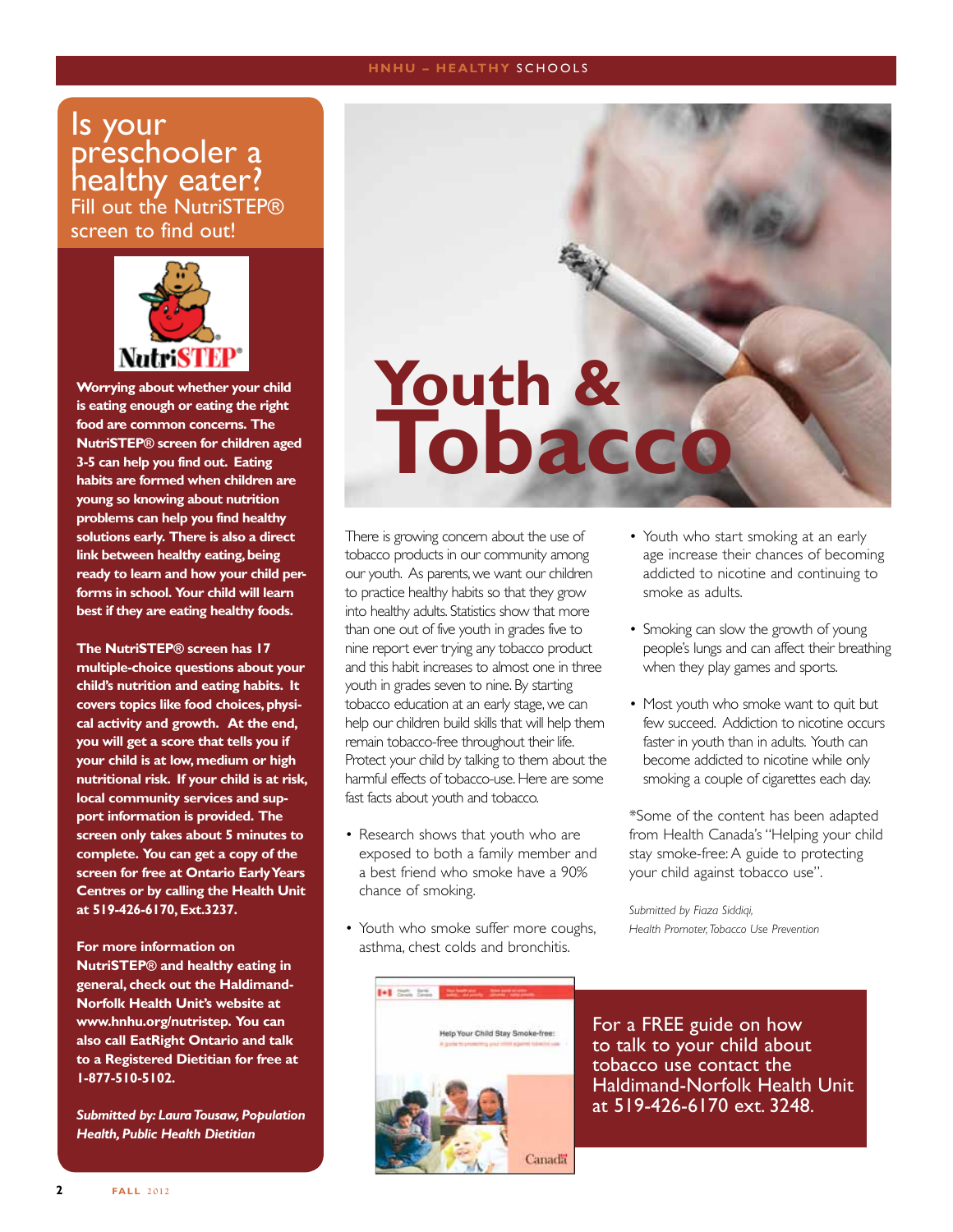# **What's Happening to My Body?**

From the day your child was born, you may have noticed how quickly your child grew and changed. This is never more evident than when your child starts puberty. Once your child starts puberty, there are rapid growth changes as well as emotional changes.

Girls begin puberty earlier than boys, generally around age 10-11. At this time, breast buds may appear. Pubic hair and underarm hair may begin to appear. On average, their first period may begin between the ages of 12 and 13.

Boys generally begin puberty around age

11-12. The first sign is the growth of the testicles along with pubic hair. As he begins to grow taller his voice will get deeper and underarm hair will begin to grow.

Along with these physical changes will come emotional changes and the increased need for independence. Reassure them that this is a normal part of growing up.

Your teen may come to you with questions. Maintain an open line of communication so they feel comfortable to come to you in the future. As a parent you

### **What to look for when searching for accurate health information on the internet**

Over 50% of parents use the Internet to find health information. This information can affect decisions about health care for their kids. Parents need to know if what they are reading is correct. See the example below from www.cps.ca (Canadian Paediatric Society) for questions to ask when looking at websites.



Does the Web Site Host Have a Conflict of Interest? Does the host site sell a product or service? Is the host site sponsored by a for-profit organization such as drug companies? Are there advertisements popping up? If yes the site may not be reliable.

*Submitted by: Gillian Raffay, Family Health Team, Public Health Nurse*

should be open and honest and listen to what your teen has to say. They may have questions regarding both their physical changes as well as the emotional feelings they may be having. Offer support and answer their questions as best you can.

The best you can do as a parent is be supportive through this maze of changes your teen is going through. Reassure them that all they are experiencing is quite normal and that they will get through this.

*Submitted by: Terri Hartwick, Sexual Health, Public Health Nurse Ref: www.sexualityandu.ca*

#### *What can I do to protect my daughter from HPV and cervical cancer?*

As parents, we look out for our children and strive to keep them as healthy as possible. Diphtheria, polio, pertussis, and tetanus are just some examples of infections that can be prevented through vaccination. Vaccinations are a way to keep all of us healthy.

There is a new virus that some parents might not know about; it is called human papilloma virus (HPV). This is a virus that cannot be cured with antibiotics.

HPV can cause genital warts or cervical cancer but can be prevented through knowledge, screening and vaccination.

This fall parents/guardians will receive a consent form to sign, giving their daughters permission to receive the Gardasil vaccine. Getting your daughter vaccinated provides protection against the four most dangerous types of HPV. (Types 16 and 18 are responsible for 70% of cervical cancer and types 6 and 11 cause 90% of genital warts.)

*Submitted by: Margot Fournier, Sexual Health, Public Health Nurse and Maria Mendes Wood, Vaccine Preventable, Public Health Nurse* 

*Information adapted from the website www.hpvinfo.ca*